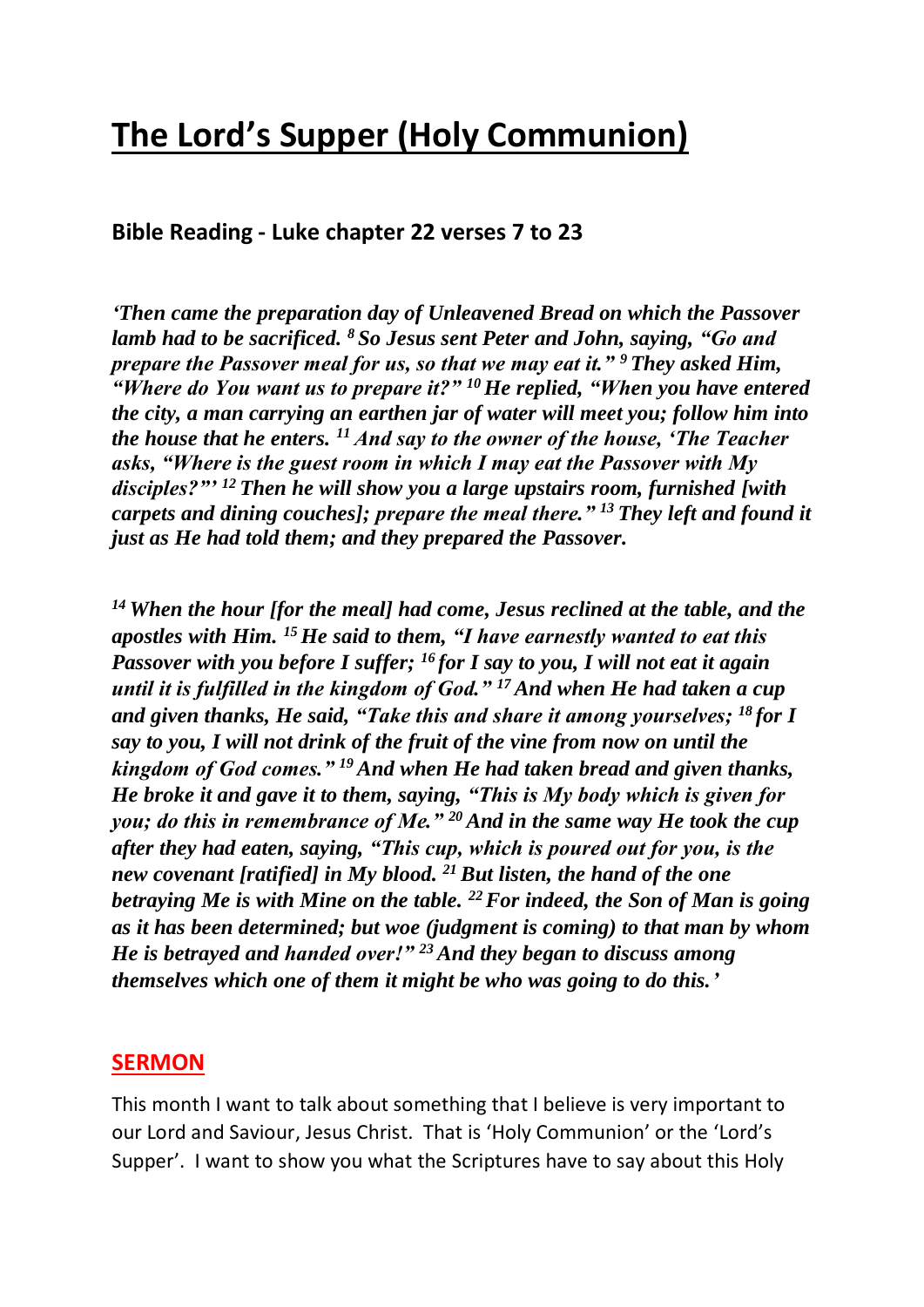Sacrament and compare it with some of the man-made rules that are prevalent in the Church today.

As Christians, it is essential that we know what God's Word says, and to expose false teaching in the Church, as well as to reveal the Biblical truth. Many followers of Christ do not realise that they may have been subjected to false doctrine because what they have been taught to believe has been entrenched in Church doctrine for centuries and has become accepted as God's truth, even though it is not Biblical.

Jesus fearlessly exposed religious deception, especially when talking to those in authority – like the teachers of religious law, Scribes, Pharisees and other religious leaders. Listen to what He had to say to them in the following verse of scripture. I am reading just one of many hard-hitting accusations He made against their self-righteousness and their error of teaching, - This is **Luke 11 and verse 52**:

# *"Woe to you"* (by that He meant judgement is coming to you), *"Woe to you, because you have taken away the key to knowledge (scriptural truth). (And) you (have) held back (the people) [by your flawed interpretation of God's Word and your man-made tradition]."*

What He was saying is that those to whom God had given the responsibility to teach His Truth were not sharing the truth of Scripture with the flock. They were twisting it to suit themselves.

It is STILL the same today, where some religious leaders of many denominations are forsaking the authority of God's Holy Word, and are embracing false teaching and creating false doctrines. We can only guess their motives, but it seems it's a way for some of them to feel more comfortable in disobeying what God's Word actually says. Rather than obeying His word, they are trying to find ways around it by creating alternative doctrines to put into practise.

In His own day, Jesus knew the flock were suffering – were *'being held back'* he said - due to the biased interpretation of Scripture that was being taught, together with a clear preference to replace it with man-made rules.

Let us see how true this has become in the Worldwide Church, by examining the Scriptures and comparing them with what the Church today declares to its members…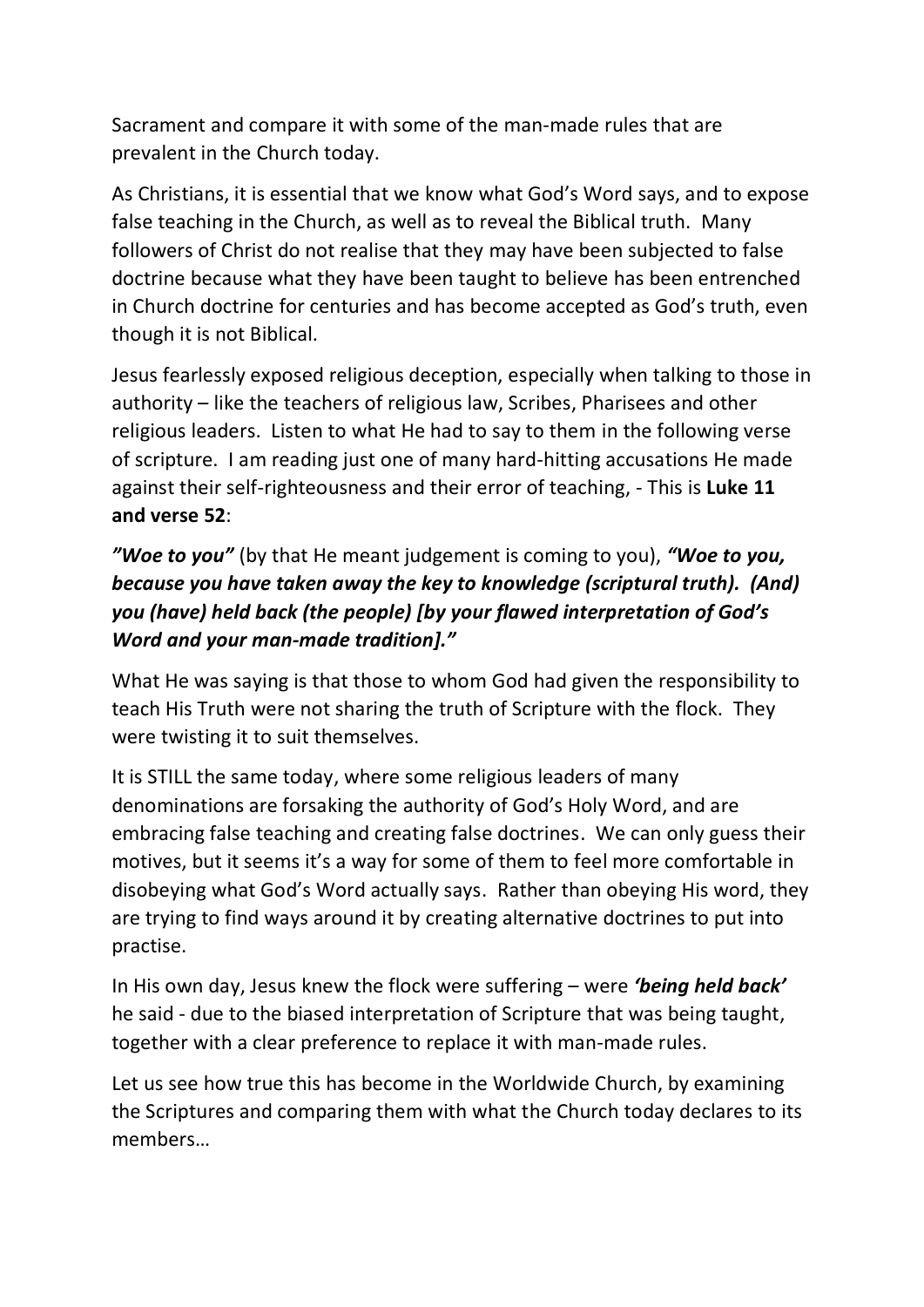Research shows that the early Church met in individuals' homes until the third century AD. That means they didn't meet in Church Buildings until at least two hundred years after the Church was born on the Day of Pentecost around 2,000 years ago.

We can see clearly from the Gospel reading today, that Jesus commanded His disciples to 'take Communion' as we call it, in remembrance of Him. So, those early Jewish believers were only ever meeting in their homes because they were banned from their synagogues due to their declaration of their faith In Jesus Christ as the Messiah. Therefore, it is clear to any Bible-Believing Christian that it is perfectly normal to have Holy Communion at home.

In this Scripture, Jesus and His disciples are about to have a meal to celebrate 'The Feast of Unleavened bread'.

'The Feast of Unleavened Bread' and 'Passover (which we talked about last month) were terms used interchangeably. It was a remembrance feast of celebration and it lasted 8 days.

The blemish-free Passover lambs were carefully selected, killed, and formed part of the meal that all Jewish people shared with their families at that time, as many orthodox Jews do today.

This event in the Upper Room occurred just prior to Jesus' death. This is clear because in verses 15 and 16 Jesus says to them *"I have earnestly wanted to eat this Passover with you before I suffer; for I say to you, I will not eat it again until it is fulfilled in the kingdom of God."* And in verses 21 and 22 He says:

# *"The hand of the one betraying Me is with Mine on the table. For indeed, the Son of Man is* **going***, as it has been determined; but woe (judgment is coming) to that man by whom He is betrayed and handed over!"*

Jesus knew His crucifixion, death and resurrection were imminent and this meal was the last 'feast' He would have with His closest and dearest friends.

But the key verses I want to read to you one more time are these: **Verses 17 to 20**….

'*When (Jesus) had taken a cup and given thanks, He said, "Take this and share it among yourselves; for I say to you, I will not drink of the fruit of the vine from now on, until the kingdom of God comes."*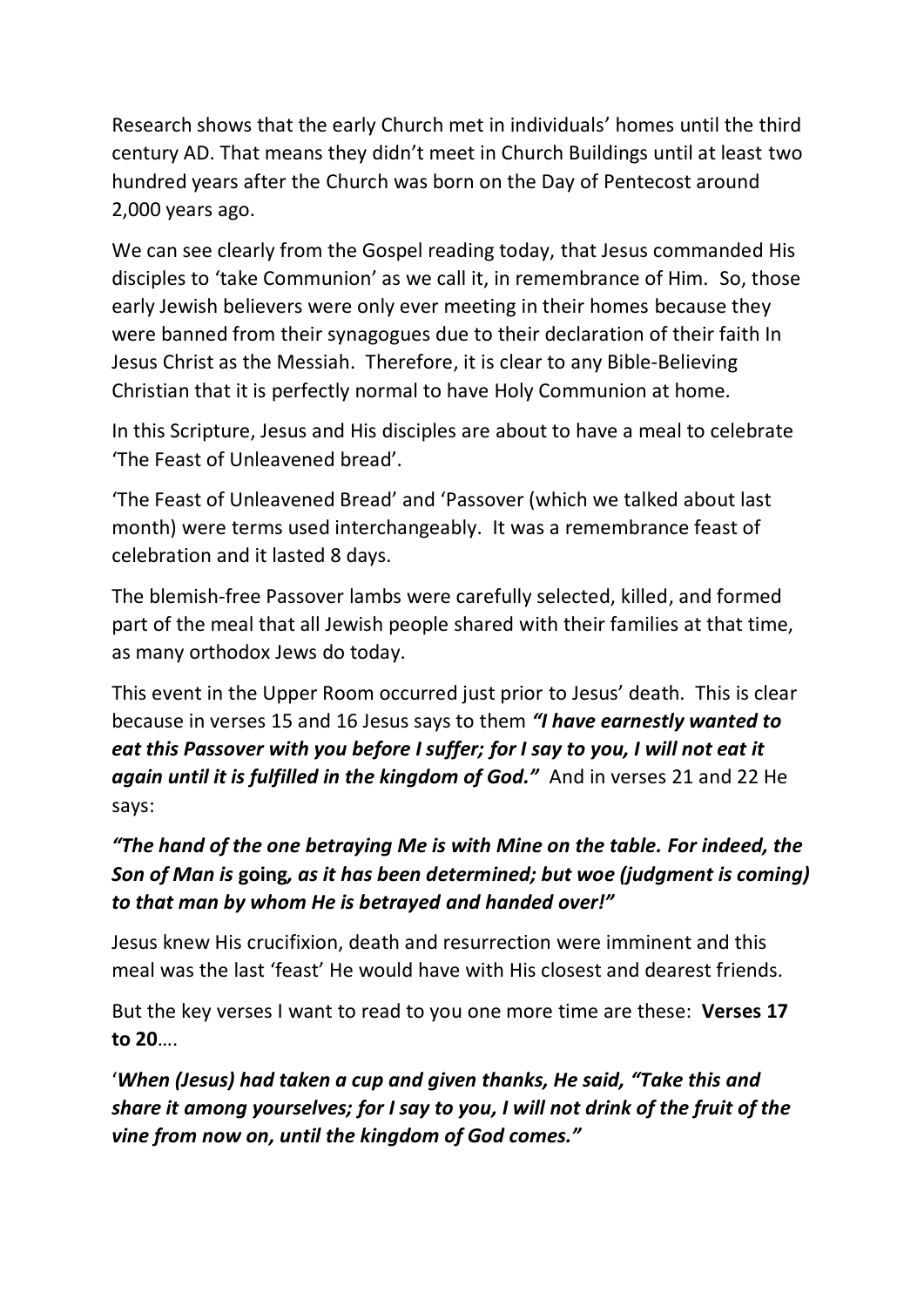# *And when He had taken bread and given thanks, He broke it and gave it to them, saying, "This is My body which is given for you; do this in remembrance of Me." And in the same way, He took the cup after they had eaten, saying, "This cup, which is poured out for you, is the new covenant [ratified] in My blood."*

Jesus took some unleavened bread, He took a goblet of wine and He gave some to each of His disciples saying "Do this in remembrance of me".

Here is where I want to say some hard-hitting truths:

Jesus didn't ask his followers what Christian denomination they belonged to (Yes I know the Church hadn't been formed then – This didn't happen until the outpouring of the Holy Spirit on the Day of Pentecost, - but we will come on to that in a moment, when we look at one of Paul's New Testament letters written to the Churches, after Christ's death).

Jesus didn't say to His followers, "You can only celebrate this communion in a formal Church service in an official church building," and He didn't say "Make sure you have been *confirmed* if you are a Methodist or an Anglican" (and **I'm speaking** here as an 'Anglican').

He didn't say "You can only take this Holy Sacrament from an ordained minister".

And in my experience it is this last point that causes most concern for Christians. Some may even be wondering, "Should an ordained Priest be present at this service and should he have consecrated the sacraments?"

Well, the answers to any concerns that we may have about this issue are right here in the Bible. (Hold up Bible)

The Bible does not say anything about the need for a religious leader - whether a Bishop, Vicar, Priest, Minister, Pastor, Deacon, or any other ordained person to be involved in any way in the distribution, or consecration of the bread and the wine at Holy Communion?

Of course they CAN be involved in it, but what I am trying to point out is that, from a Scriptural perspective, it is not *necessary* for them to be involved. And please do not misunderstand me – I am not having a go at Church leaders – no way – they are essential to the Church and to what God is doing on the earth – and I pray for them daily.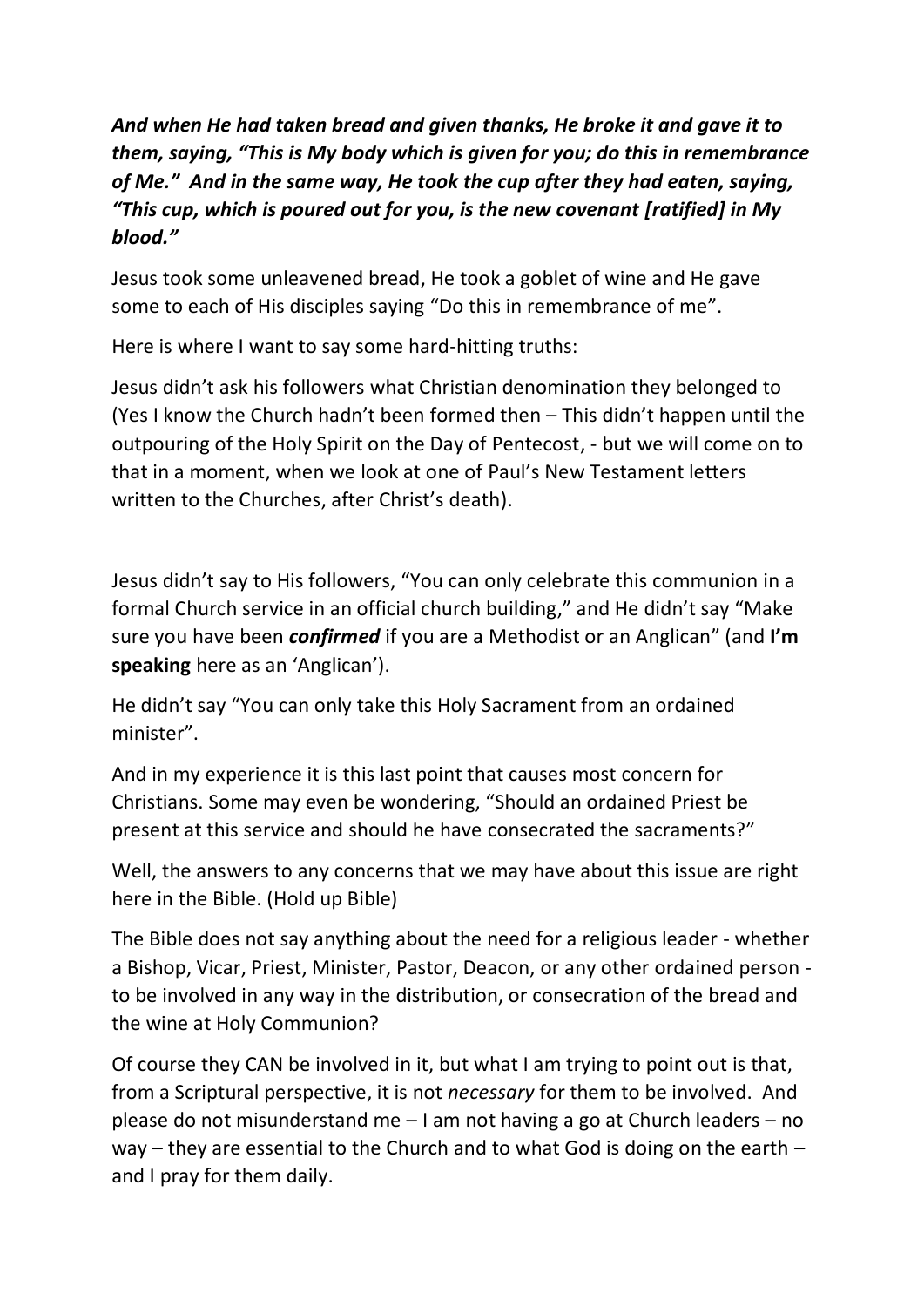But the truth from Scripture is that the distribution of Communion only by an ordained and consecrated leader is simply a man-made rule, a tradition, which prevails in many Church denominations. So why then do some churches, and not others, allow ordinary folk like me or you to do this?

Well, the New Testament Holy Scriptures are clear that if you and I are believers in Christ, **then we are priests**. As it says in 1 Peter Chapter 2 verse 5,

## *'You [believers], like living stones, are being built up into a spiritual house for a holy and dedicated priesthood, to offer spiritual sacrifices [that are] acceptable and pleasing to God through Jesus Christ.'*

And in any case Jesus didn't say to His followers, "go to a religious, ordained Priest and do this in remembrance of me" He said "**YOU** do this in remembrance of me".

He was talking to His disciples. They were His **followers**, none of them were **priests**. In fact it was the priests of their day, and in particular the High Priest, who took great exception to Jesus' teaching and eventually had Him put to death!

If you are interested in this concept of 'believers being priests', it was first widely proclaimed by Martin Luther in 1520.

He put forward the doctrine that all [baptised](https://en.wikipedia.org/wiki/Baptism) Christians are "priests" and "spiritual" in the sight of [God.](https://en.wikipedia.org/wiki/God) Here is a quote of his, from the time:

*"That the pope or bishop anoints, makes tonsures, ordains, consecrates, or dresses differently from the laity, may make a hypocrite or an idolatrous oilpainted icon, but it in no way makes a Christian or spiritual human being. In*  fact, we are all consecrated priests through Baptism, as St. Peter in 1 Peter *2[:9] says, "You are a royal priesthood and a priestly kingdom," and Revelation [5:10], "Through your blood you have made us into priests and kings."*

His teaching has become known as 'The priesthood of all Believers'.

And according to Wikipedia, and I quote *'The universal priesthood or the priesthood of all believers is a foundational concept of Christianity.'*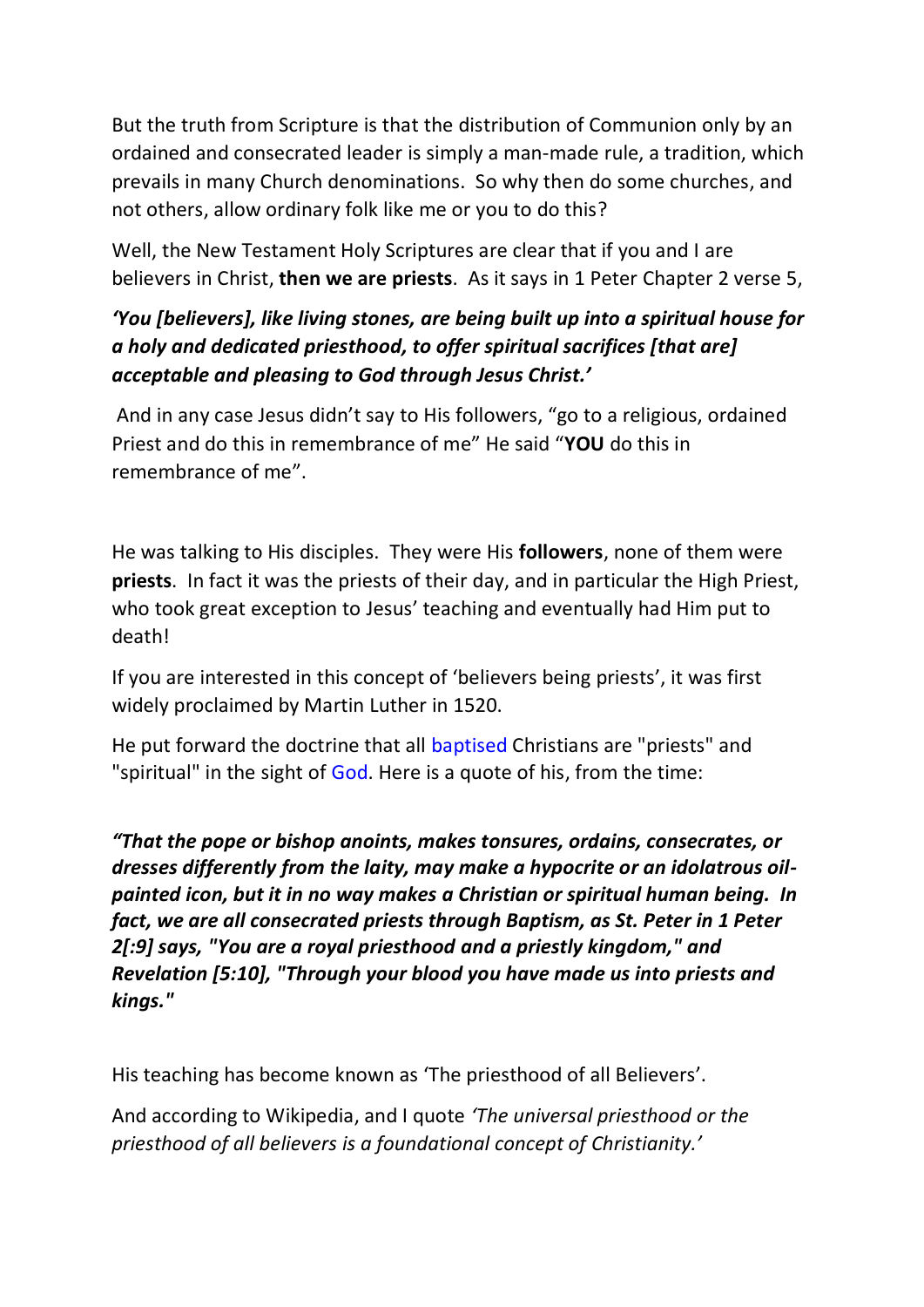Finally, on this subject of whether or not we need an ordained priest to administer Holy Communion, the word 'priest' is mentioned in the letter to the Hebrews 43 times (in The Amplified Version) and that letter is a great one to read if you want to know about how and why **only Jesus is now our Great High Priest** and that we therefore no longer need to **confess our sins** to an ordained priest. We need only to confess and repent of them to Jesus and receive God's forgiveness. As it says in 1 John 1 verse 9, *'If we [freely] admit that we have sinned and confess our sins, He is faithful and just [true to His own nature and promises], and will forgive our sins and cleanse us continually from all unrighteousness [our wrongdoing, everything not in conformity with His will and purpose].'*

As Scripture clearly teaches us that ALL believers are deemed to be 'priests' in God's eyes, we no longer have to go to an ordained priest to confess and receive absolution and forgiveness; on the contrary, it exhorts us in James 5 verse 16: *'Therefore, confess your sins to one another [your false steps, your offenses], and pray for one another, that you may be healed and restored.'* (of the damaging effects of our sins).

When Jesus died on the cross, the temple curtain was supernaturally torn in two from top to bottom. At that time, under the Old Testament, the purpose of the Temple curtain was to prevent people from going into the Holy of Holies. Only the High Priest could enter that most Holy place and He could do so only once a year on the Day of Atonement, in order to offer the sacrifice of innocent blood of a carefully selected animal so that God would forgive the people's sins.

Because of Jesus' death on the cross for our sins, He has torn down that Temple curtain and has entered the Holy of Holies, so if we believe in Jesus Christ for our Salvation, then we can walk straight into the throne-room of God (as it were) to ask Him to forgive us. We do it through our High Priest, Jesus Christ. Jesus brought about this change in the Old Testament laws that God had laid down, concerning priesthood. The old has gone, the New has come. According to the New Testament we have direct access to God, through faith in Jesus Christ. Praise His Holy Name.

Returning now to the Act of Holy Communion.

Satan clearly knows how important it is to God that all believers take Holy Communion as often as possible. Because the enemy is doing all that he possibly can, to distort any teaching in the Church on this subject so that he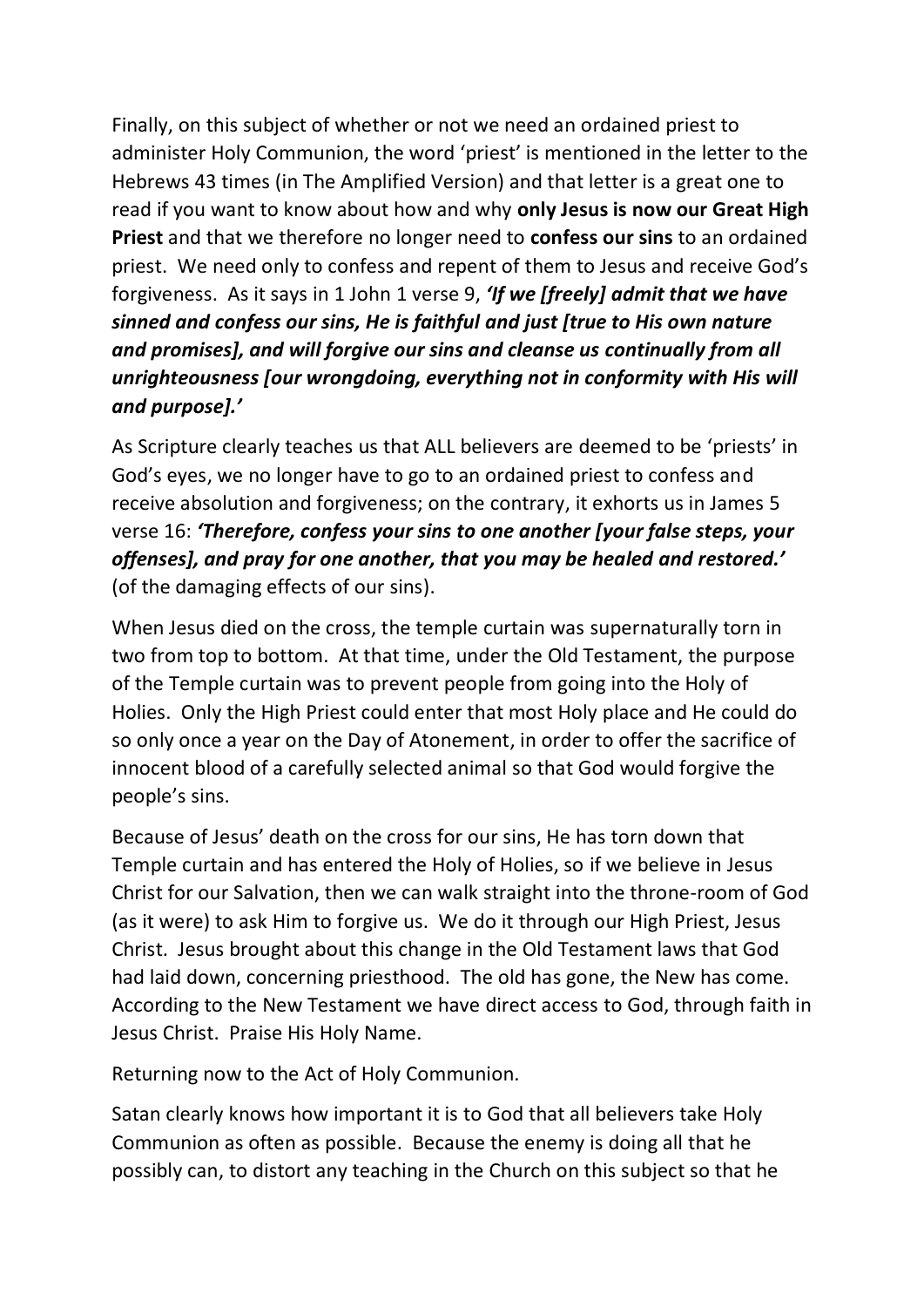can hinder many people who are followers of Christ, from partaking in this Holy Sacrament.

Why am I making the point so passionately about the Truth of Scripture, when we hold it up against the teaching of the Church?

Because many people are prevented by Church leaders from doing what Jesus wants and expects His followers to regularly do today.

In most Anglican churches today, and certainly in the first three that I attended in my teens, 20's and 30's, at the point in the Communion Service where it was time to go up to the altar rail for communion, if you hadn't been confirmed, you had two choices. Either to go up and kneel with your hands behind you back to signify you hadn't been confirmed, and only receive a blessing from the priest, or you could stay firmly in your pew seat and not move during the proceedings. Either way you felt conspicuous, not to mention embarrassed, and so in some cases, people simply stayed away from these Communion Services so as to avoid feeling uncomfortable or feeling a bit like an outcast. In extreme cases, some people decided not to go to Church at all. This is tragic….

Some would say that the solution to the problem is in the hands of the unconfirmed person…. "Just get confirmed". But some people find getting confirmed an issue, for a variety of reasons, and the process usually takes months, and my point is that according to Scripture they don't need to!

The religious act of Confirmation isn't in the Bible. It was introduced centuries ago in order to get around the awkwardness and inconvenience of adult baptism by full immersion in water. Having said this, many churches are slowly but surely bringing back full immersion baptism…praise the Lord!

Now, I am NOT saying that it is *wrong* to get confirmed. Both Michele and I have. All I am saying is that it is not in the Bible, and is not something that needs to be fulfilled in order to take Communion. However, the Church HAS made it into a doctrine, so that believers must adhere to if they wish to take Holy Communion. And furthermore I was delighted to learn last week, that Prince Harry's Christian faith is so important to him, that he and his fiancée Meghan Markle will both be getting confirmed before their wedding and I also read that Meghan is getting baptised too.

Some churches on the island are very happy to give Holy Communion to anyone who professes to believe. St Paul's is one example where I am pleased to say that our 'stand-in vicar', Carol Smart, always says at the beginning of our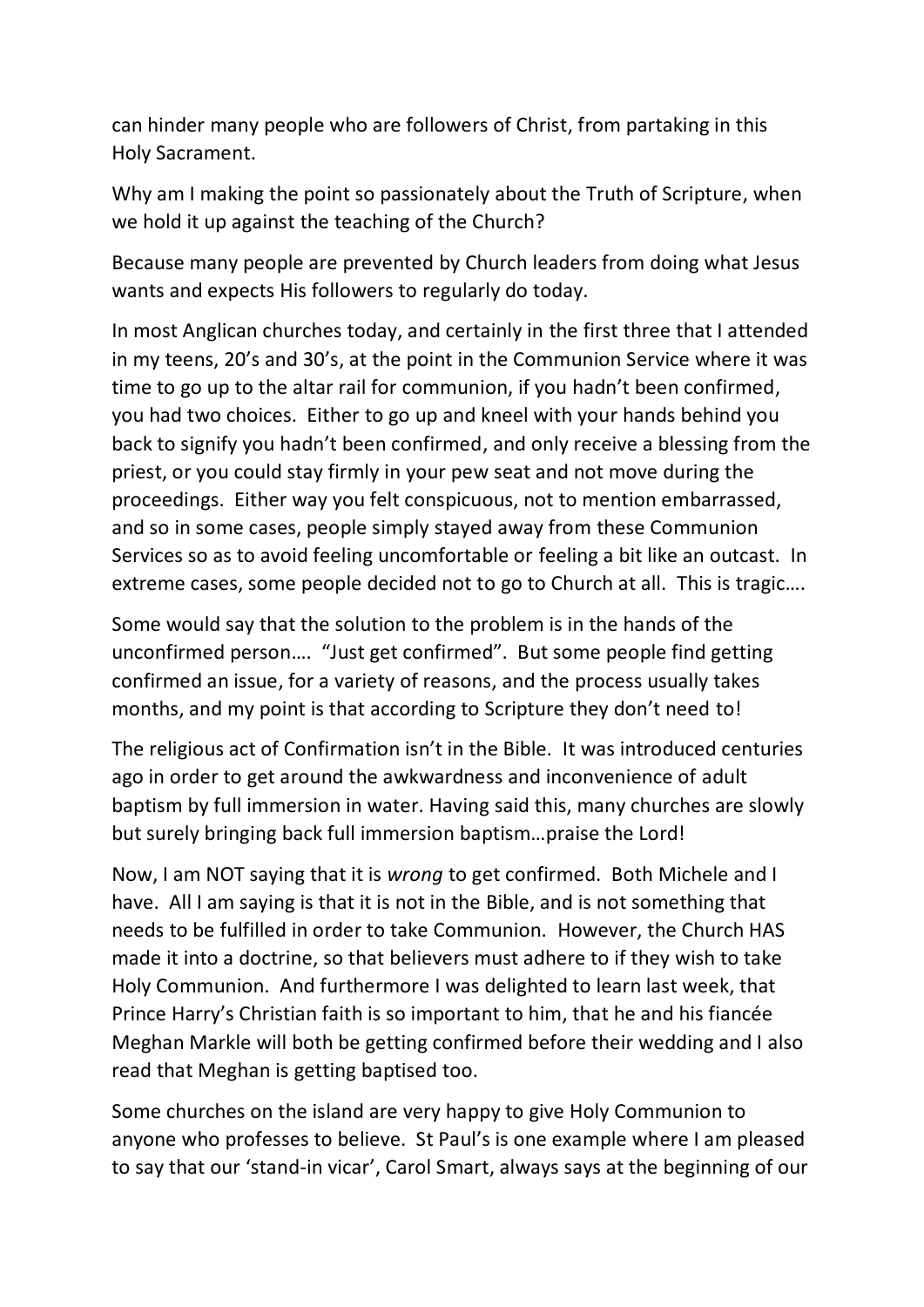Communion Services "*All* are welcome at our Lord's table." By that she means all followers of Christ of whatever denomination, and includes those who have not been confirmed.

WHY does she say this? Because she knows her Scriptures.

As hard as it is to hear and accept, because of the long-standing history in Church teaching, both 'Confirmation' and 'Christening' are man-made ideas. Neither of these words nor concepts are anywhere to be found in the Bible.

Regarding Baptism, Jesus and the apostles talk only in the manner - '*Believe* and be baptised'. Baptism is a command of God to all who *believe* in the Lord Jesus as their Saviour. According to the Bible, very young children and babies can't be baptised unless and until they believe! By all means have your children and grandchildren christened as an act of dedicating them to the Lord, but if they grow up to be followers of Christ, do encourage them to obey Jesus' command to be baptised by full immersion, in accordance with God's Word.

Regarding the subject of 'Confirmation', and also in what kind of building to take Communion, and who can distribute the sacraments of bread and wine, Jesus simply says to His followers "Do this in remembrance of Me".

I'm sorry to say that the Church has made it into something it never was. And if we want to be totally true to God's Word, it was, in any case, originally part of a meal – a feast, and a very special one at that – the eating together of the Passover Lamb. But from that point on, Jesus told the believers to eat the bread and drink the wine OFTEN, in remembrance of Him.

If you love the Lord Jesus as your Saviour He invites you to 'Do this in remembrance of Him'. Eat the bread – consider it as His body which was broken for you. Drink the wine, considering it as His shed blood, cleansing you from your sins.

There are many things Jesus commands us to do that we don't understand. Our understanding is not important. But our obedience is. On a personal level, although it doesn't say this in Scripture, I feel that taking the bread and wine, keeps us humble, cleanses our sinful soul, and imparts something of the Holy Spirit into our lives.

My dear mum, died in October 2000. She was an Anglican, but spent the first 70 years or so of her life being denied Holy Communion. Why was this??? Because she had not fulfilled the Church's teaching that she must be confirmed in order to take Communion.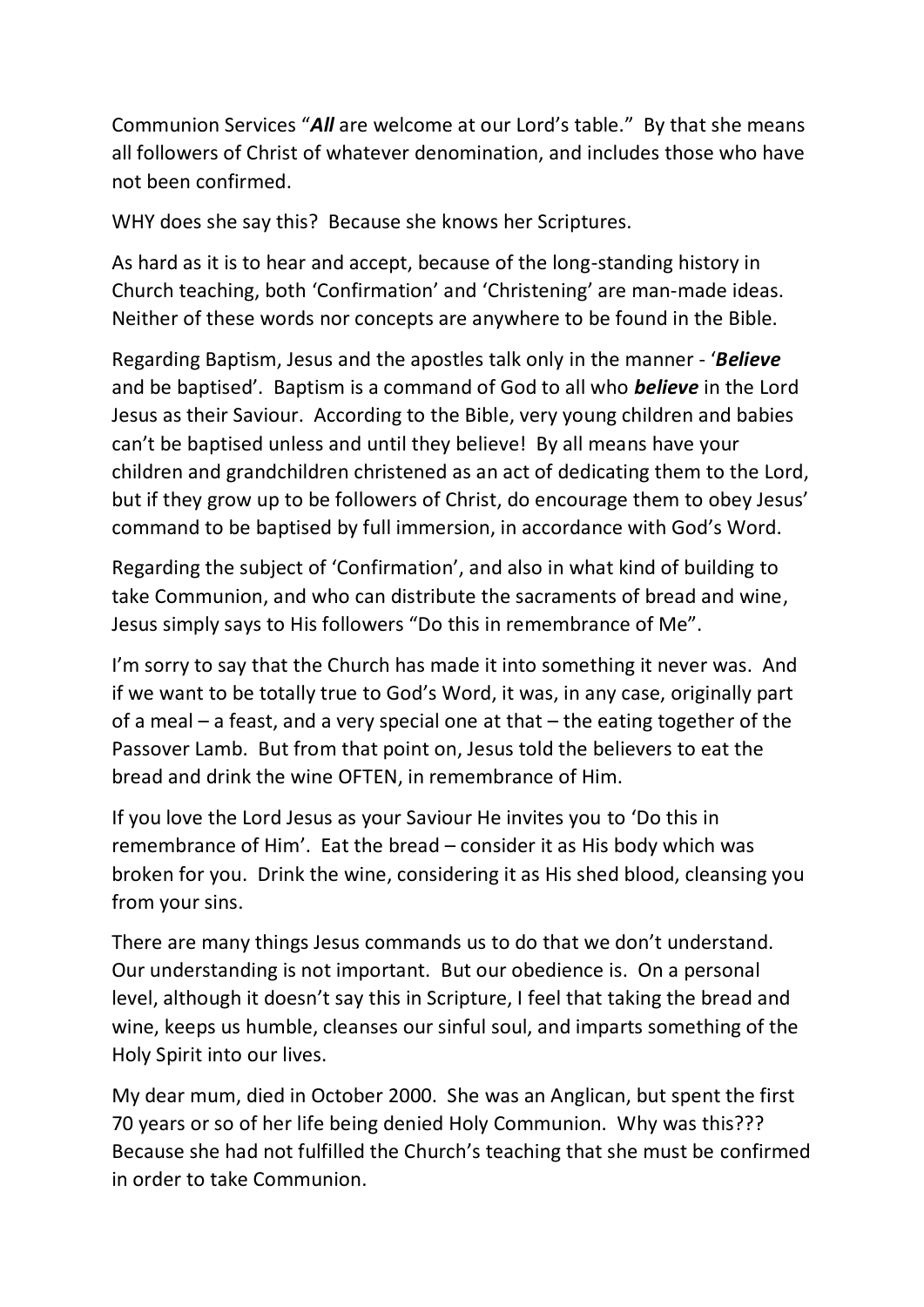But in the mid- to late-Nineteen Nineties she came to an Old People's Home on the main land where, once a month, a Godly friend of mine helped me to do what Michele and I do here at Homewight House. His name is Rex Landon. And one day Rex and I managed to persuade my mum from Scripture that she would be fine to take Communion irrespective of the man-made rule preventing her from doing so. I remember crying tears of joy when I witnessed my mum take her first Communion, which Rex gave to her just a few years before she died.

The last thing I want to talk about is whether or not there are times when it would **be wrong** to take Communion?

So, are their times when it would-be wrong to take Communion?

When we look at the New Testament Epistles, we see Paul talking about Holy Communion in his first letter to the Corinthians. This is the Scripture most Church denominations quote during the Communion Service.

Let's take a look (you can follow this short reading on the back of your sheet).

#### It's **1 Corinthians 11 v 26 to 34:**

In this reading Paul repeats part of the Scripture we read earlier from Luke 11 concerning how Jesus took the bread and wine and blessed it, and told his disciples to eat and drink the Sacraments in remembrance of Him, and then Paul writes:

# *<sup>26</sup> For every time you eat this bread and drink this cup, you are [symbolically] proclaiming [the fact of] the Lord's death until He comes [again].*

*<sup>27</sup> So then whoever eats the bread or drinks the cup of the Lord in a way that is unworthy [of Him] will be guilty of [profaning and sinning against] the body and blood of the Lord. <sup>28</sup> But a person must [prayerfully] examine himself [and his relationship to Christ], and only when he has done so should he eat of the bread and drink of the cup.* 

*<sup>29</sup> For anyone who eats and drinks [without solemn reverence and heartfelt gratitude for the sacrifice of Christ], eats and drinks a judgment on himself if he does not recognize the body [of Christ]. <sup>30</sup> That [careless and unworthy participation] is the reason why many among you are weak and sick, and a number sleep [in death]. <sup>31</sup> But if we evaluated and judged ourselves honestly [recognizing our shortcomings and correcting our behaviour], we would not be judged. <sup>32</sup> But when we [fall short and] are judged by the Lord, we are*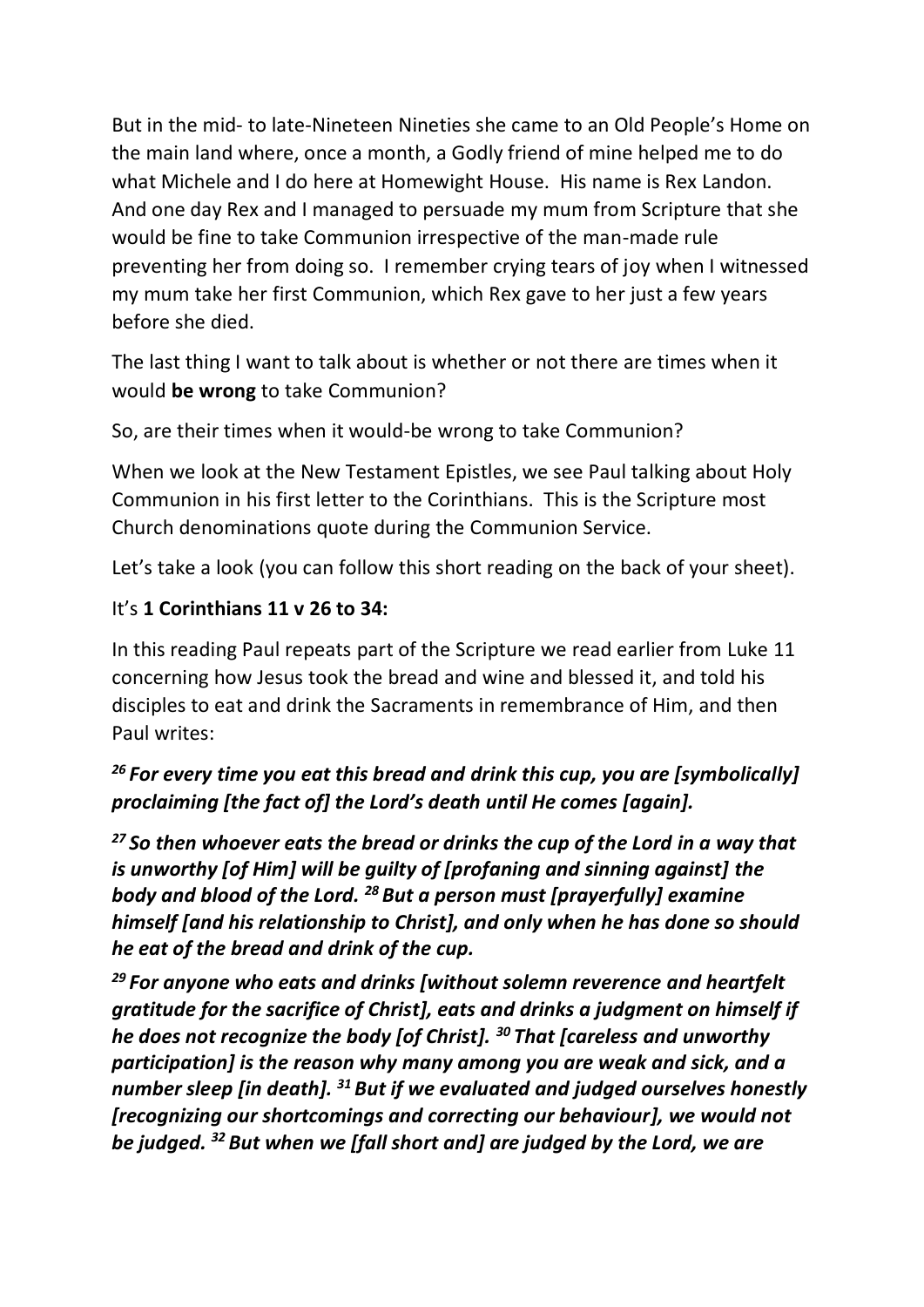#### *disciplined [by undergoing His correction] so that we will not be condemned [to eternal punishment] along with the world.*

But the key point I want to bring out of this Scripture is that the Bible warns us here in verse 27, that there is a consequence to eating the bread, or drinking the wine in an unworthy manner, because *'He will be guilty of [profaning and sinning against] the body and blood of the Lord.'*

And in the verses that follow we are told *'we must examine ourselves and our relationship with Christ'.* If we are aware of any sin in our life however big or small it may be, before we partake of Holy Communion, we need to confess it to Jesus immediately, and repent of it, and receive His forgiveness. Once we have done this we can partake in Holy Communion with a clear conscience.

Next we are told if we do not recognise or believe in Jesus Christ *'then we eat and drink a judgement on ourselves'.* 

Finally we learn that *careless and unworthy participation] in Holy Communion 'is the reason why many become weak and sick, and a number sleep [in death].'*

This is serious stuff, but I've hardly ever heard it preached in the 40+ years I have been a Christian.

At an Anglican Church on the mainland, that Michele and I attended ten years ago, I was talking to a member of the congregation about his faith. To my horror, I discovered he did not believe in Christ as his Saviour, nor did he believe in the Holy Spirit. He claimed to have some vague belief in 'God'. But what concerned me greatly was that every week he went up and took Communion.

I felt convicted to do the difficult thing of privately bringing it to the attention of the Priest in Charge. A Godly man, he told me that he was aware of this man's non-belief, and also that, apparently, he had been made to leave his previous church over the same issue, but this priest wanted to encourage this man to attend his church because he believed in an Anglican Church that was all-inclusive, and he would not refuse Communion to someone who did not believe in Jesus or the Holy Spirit.

I was stunned by this response because it is completely contrary to the very sobering scripture passage that I have just read a moment ago. Because of this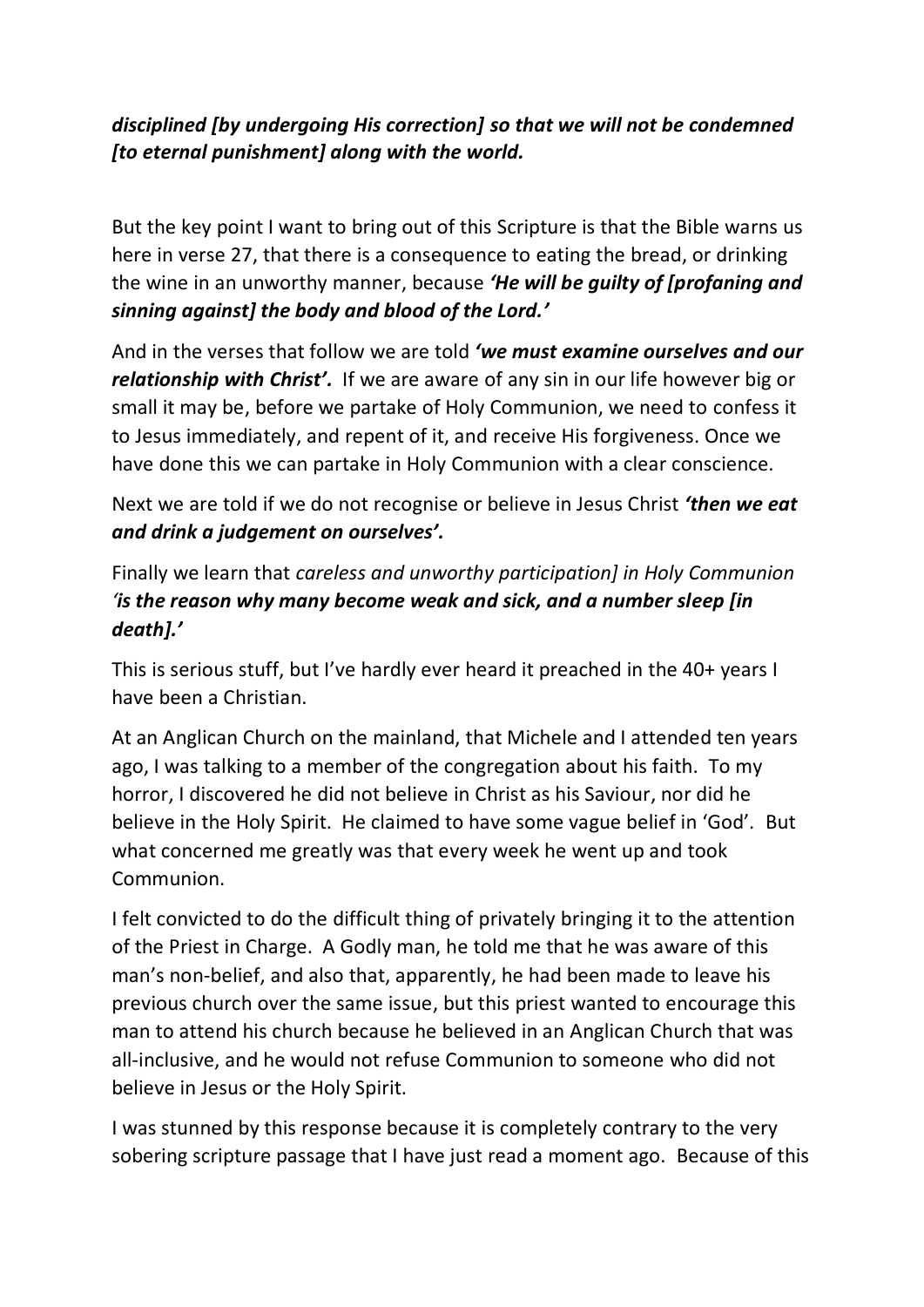Scripture, I feel that this unbelieving man should have been shown the Scripture concerning the taking of communion in an unworthy manner, and then be led to confess and repent of his sin and receive Jesus Christ as His Lord and Saviour.

What Church leaders should NOT do is affirm people's unbelief whilst at the same time allowing them to partake in the sacred act of Holy Communion, which carries with it eternal consequences for all those who take it in an unworthy manner.

In telling you of this example, I hope you do not feel I am being in some way self-righteous. We are all guilty of sin, but because of this Scripture I believe this rebellious man should have been brought to task and lead in confession and repentance for his own sake. I still pray for him to this day and hope that He has since given his life to Christ.

I will close now with this summary:

The following points are clear from Scripture:

- 1. It's perfectly normal and fine for Bible-believing Christians to have Holy Communion at home instead of in a Church Building.
- 2. Church denominations are not Biblical. There is no Biblical reason why Christians from different denominations and free churches cannot have Holy Communion together.
- 3. Jesus does not concern Himself with whether or not you have been confirmed. He simply said "Do this in remembrance of me".
- 4. And finally He didn't say, "You can only take this Holy Sacrament from an ordained minister". As followers of Christ, each of us is consecrated and set apart for God's purposes, the moment we put our faith in Jesus. It is a work of the Holy Spirit, enabling us to be considered, by God, as priests in His Kingdom. Being consecrated and set apart for God is NOT something that should be reserved solely for those who go forward for ordination, (although this is the predominant teaching and belief of many in the Church today).

As such, each one of us can give Communion to each other in our own homes, or anywhere else for that matter. This should come as a liberating truth, setting us free from the bondage of years of believing and following man-made doctrines, which have largely stood unchallenged by those of us in the pews.